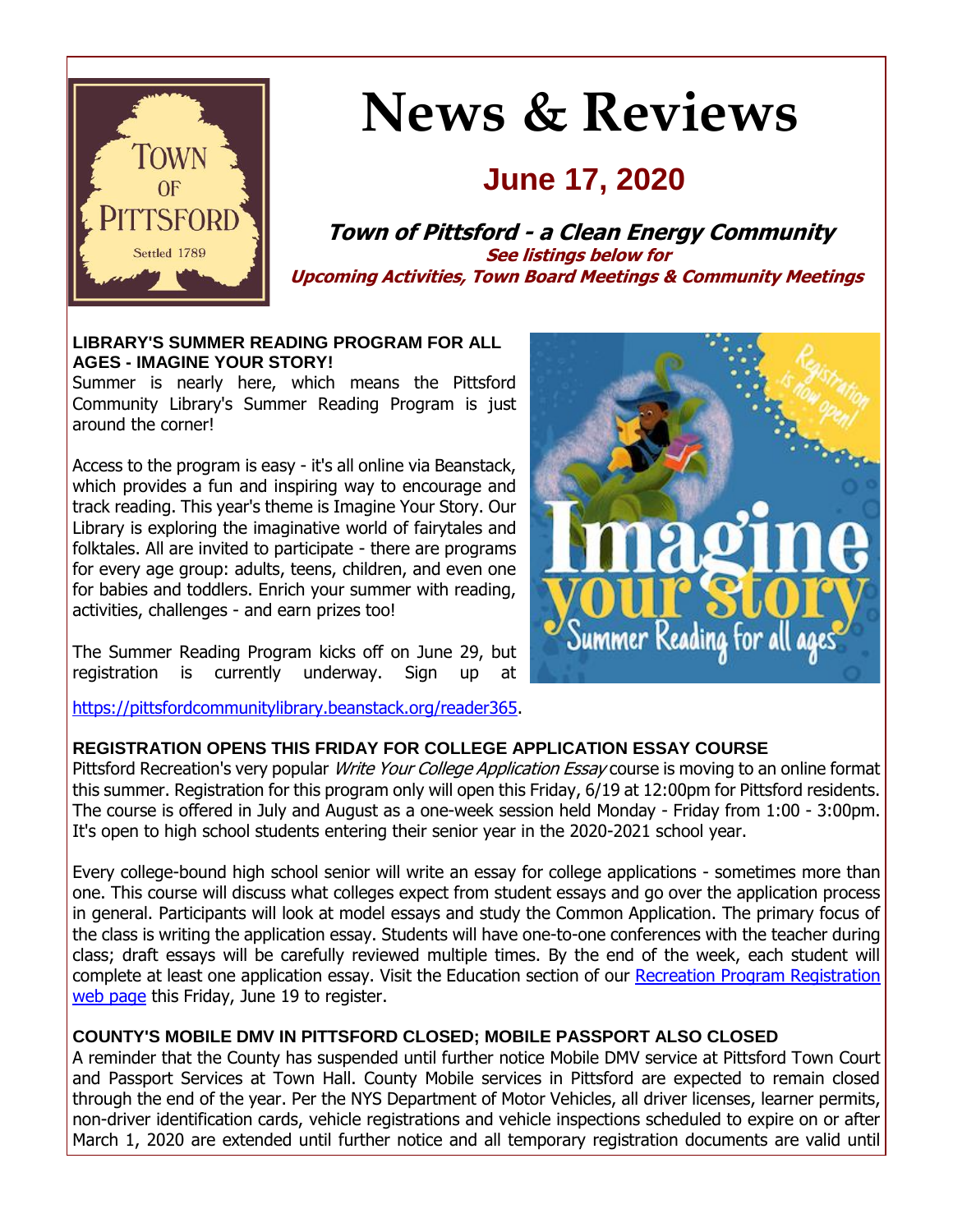further notice. This extension does NOT apply to insurance coverage - motor vehicle liability insurance coverage must be maintained at all times during the extension period. Find updated information for Monroe County DMV here [https://www2.monroecounty.gov/clerk-COVID-19.](http://r20.rs6.net/tn.jsp?f=001v0yuu2jarmQORDI6Qux3eY0sw4yONdYz4JnuAU3kYvPt4rLAmR9r2c2DrB9dTZAZwTm4AriQBv0nhGSg3OFkCj0lnWlfqATkcMBa_ECTLzlE6NMwZvIIdCU1ApF27QvxF46CWpauUwIJMTk1OUZrd_C4O-0ZQpZaQCUV4tLo9pA7StlzOXihy09pjlMy04S6JKn-FERUgkiF6FxjcyjaekBmw3J8cJMbNkXfHZwWXTiEriRhZ9qZbBJ0J7OaqcZyizcsJ_PH-7BMTsFUFfINvCsF_xAmLhbNaege-_P8KxOQoxiLkhKDex9PvyWWMae2&c=hlmTgFO8T4kKx8CVuWExAQ45Qnkhb-T3iUHIVULCXOJgIbPr7j_5yA==&ch=7j5P-rOAWbH3JZb2j2EUQrmAUttixFURbWf2XBrnGXfjcGfebUinXg==)

#### **PAVING WORK ON JEFFERSON RD/RT 96 FROM MITCHELL RD, PITTSFORD TO GARNSEY RD, PERINTON**

The NY State Department of Transportation (NYSDOT) began night time milling, paving and minor repair work on Jefferson Road (Route 96) as of June 15. The work will take place from Mitchell Road in Pittsford to Garnsey Road in Perinton. The project is expected to have very little impact on traffic as the most intensive work will be completed at night. Milling and paving is scheduled to take place through mid-July. Restoration, replacement signage and guiderail replacement is expected to be completed from mid-July to August, and tree planting is scheduled for October.

#### **JUNE PRIMARY/SPECIAL ELECTION VOTING INFORMATION**

Early voting for the [June](http://r20.rs6.net/tn.jsp?f=001v0yuu2jarmQORDI6Qux3eY0sw4yONdYz4JnuAU3kYvPt4rLAmR9r2VyBS7GMg0i61moghbBIY-Ai0ZB2Yib-ZATsxRGNUoI0SJP21DaxjswXaWwfOYZt7Fs8TXwwdUM9dpw_YqIJ2s6Reea59IRDscqgZ4jyWYfjGfQEVhP7tZRmTSNWvB4Lvr57ODnngIbNtRKN02rRAuCCoVeo9sX2iBCYBfJQD7LUhLt9F5rWbXUdWPDQvYVsHxC5aCyTvDOJl4WcWVQGmMdpBs1-IXT5-hyjvp-In00SuI2vE3JSl76--DktebuVlnkjGTmIX0zqotjRLHl7oEwGXG694yb1e1T8lb0ztLm65qj9Dv6bviKmLV30DISfLxvQyvhlArSVWCEupJ-rvNeg3MOFrkpShA==&c=hlmTgFO8T4kKx8CVuWExAQ45Qnkhb-T3iUHIVULCXOJgIbPr7j_5yA==&ch=7j5P-rOAWbH3JZb2j2EUQrmAUttixFURbWf2XBrnGXfjcGfebUinXg==) 23, 2020 Primary and Special Election is June 13 - June 21. Click the link for June [2020 Primary/Special Election Early Voting sites, dates and times.](http://r20.rs6.net/tn.jsp?f=001v0yuu2jarmQORDI6Qux3eY0sw4yONdYz4JnuAU3kYvPt4rLAmR9r2VyBS7GMg0i61moghbBIY-Ai0ZB2Yib-ZATsxRGNUoI0SJP21DaxjswXaWwfOYZt7Fs8TXwwdUM9dpw_YqIJ2s6Reea59IRDscqgZ4jyWYfjGfQEVhP7tZRmTSNWvB4Lvr57ODnngIbNtRKN02rRAuCCoVeo9sX2iBCYBfJQD7LUhLt9F5rWbXUdWPDQvYVsHxC5aCyTvDOJl4WcWVQGmMdpBs1-IXT5-hyjvp-In00SuI2vE3JSl76--DktebuVlnkjGTmIX0zqotjRLHl7oEwGXG694yb1e1T8lb0ztLm65qj9Dv6bviKmLV30DISfLxvQyvhlArSVWCEupJ-rvNeg3MOFrkpShA==&c=hlmTgFO8T4kKx8CVuWExAQ45Qnkhb-T3iUHIVULCXOJgIbPr7j_5yA==&ch=7j5P-rOAWbH3JZb2j2EUQrmAUttixFURbWf2XBrnGXfjcGfebUinXg==) Official Primary Election Contests information can be found [here.](http://r20.rs6.net/tn.jsp?f=001v0yuu2jarmQORDI6Qux3eY0sw4yONdYz4JnuAU3kYvPt4rLAmR9r2VyBS7GMg0i6mtf-54YFd0MdUnO0A_9zryePbeH83GYr2eGh4jVHdIHzGz-OZaQqUvj_gIxMu7rG3v4JEZ_MAYte5sURFNJv-8qtPzWaCMpMX32YVrhXsm__oK8hBfDzUZynUUamtcwVt7Glx49m0o0z3RB7rhVIYSX99YmVA8FlcHHn8C7rpl5Oc3NA6tPLimJsPaD2mZYJ6kRctaQaDnJ4F7dhjsRALkS3mqamw3M5pm9lNuHO6j6sxesSFJfIcQTi6JNU8rOHzRNCbwYtFwImVF2UJIOJqoybZNTmitUnHPMo6F0SZyk7XuN3lMOvsj648jNC5mmV&c=hlmTgFO8T4kKx8CVuWExAQ45Qnkhb-T3iUHIVULCXOJgIbPr7j_5yA==&ch=7j5P-rOAWbH3JZb2j2EUQrmAUttixFURbWf2XBrnGXfjcGfebUinXg==)

Tuesday, June 23 is Primary/Special Election Day. Voting is open from 6:00am - 9:00pm at one of two locations in Pittsford. Those eligible to vote will have received information from the Board of Elections confirming at which consolidated district voting location they can vote. If you do not know at which location you are assigned to vote, check the check the Monroe County Board of Elections webpage at this link: [https://www.monroecounty.gov/etc/voter/index.php.](http://r20.rs6.net/tn.jsp?f=001v0yuu2jarmQORDI6Qux3eY0sw4yONdYz4JnuAU3kYvPt4rLAmR9r2VyBS7GMg0i6wYG4F1zPOnUM9x1CgSCMUNDaqV6DoFtn2ANpWFxlIc3luLUAYbaO7Uif1xjo2ijwm-vcr2NwJKZ9dQsT3HSHysgVQhUD9ivh_-sNcsljSGLf2_1kWAMiw0W8IHy1__ZhS9_w3rCbXjBDUYmB6zXoN0KzeRPM0vYV_XhLhsbmphlYew6iD-hN63Db4uWp85KpvrdmA6GJWb0lv64XySSxJoYmmlAzoQuJqOpT_Lr7ckLakAlcUyJnngoTuDeyDF2is-JoWRLw-dA=&c=hlmTgFO8T4kKx8CVuWExAQ45Qnkhb-T3iUHIVULCXOJgIbPr7j_5yA==&ch=7j5P-rOAWbH3JZb2j2EUQrmAUttixFURbWf2XBrnGXfjcGfebUinXg==) Voting locations in Pittsford include the Town Court (3750 Monroe Avenue) or the Pittsford Fire Hall No. 2 - Lower Level (465 Mendon Rd). **If you do not know at which location you've been assigned to vote, check the Monroe County Board of Elections webpage at this link: [https://www.monroecounty.gov/etc/voter/index.php.](http://r20.rs6.net/tn.jsp?f=001v0yuu2jarmQORDI6Qux3eY0sw4yONdYz4JnuAU3kYvPt4rLAmR9r2VyBS7GMg0i6wYG4F1zPOnUM9x1CgSCMUNDaqV6DoFtn2ANpWFxlIc3luLUAYbaO7Uif1xjo2ijwm-vcr2NwJKZ9dQsT3HSHysgVQhUD9ivh_-sNcsljSGLf2_1kWAMiw0W8IHy1__ZhS9_w3rCbXjBDUYmB6zXoN0KzeRPM0vYV_XhLhsbmphlYew6iD-hN63Db4uWp85KpvrdmA6GJWb0lv64XySSxJoYmmlAzoQuJqOpT_Lr7ckLakAlcUyJnngoTuDeyDF2is-JoWRLw-dA=&c=hlmTgFO8T4kKx8CVuWExAQ45Qnkhb-T3iUHIVULCXOJgIbPr7j_5yA==&ch=7j5P-rOAWbH3JZb2j2EUQrmAUttixFURbWf2XBrnGXfjcGfebUinXg==)**

**Please note:** for the safety of our Election Inspectors and others in the building, you must wear a mask or cloth face covering to enter the building to vote.

#### **PITTSFORD SCHOOL DISTRICT RANKED #1 AMONG ROCHESTER AREA DISTRICTS**

For the tenth year in a row, the Pittsford Central School District is the top school district in Business First's academic rankings of the Rochester area's 67 school districts. Pittsford has earned the number one spot every year since Business First debuted the eight-county Rochester Area rankings in 2010.

Our School District was also ranked as the region's top performer in English, math and science and was one of 10 school districts in the Rochester Area to receive Subject Awards in all four subject areas of English, math, science and social studies for ranking in the top 10 percent in those categories.

These recognitions come as no surprise - the outstanding achievements of our students and the dedication of those who serve them is well known and much appreciated in our community. But as we celebrate their achievements we should also remember these accolades came by way of a concerted effort among School District administrators, teachers, staff - and the students and their families. All working together with deep commitment to achieve excellence. Congratulations to you all!

#### **REMINDERS**

#### **JUNE SUMMER CONCERTS CANCELED**

#### **July and August concerts remain tentatively scheduled**

In accordance with State COVID-19 social distancing and health safety protocols, and NY Forward reopening guidelines, the Town of Pittsford has canceled the June performances for its Friday night Summer Concert Series. The concert series is typically held along the canal in Carpenter Park at the Port of Pittsford. Concert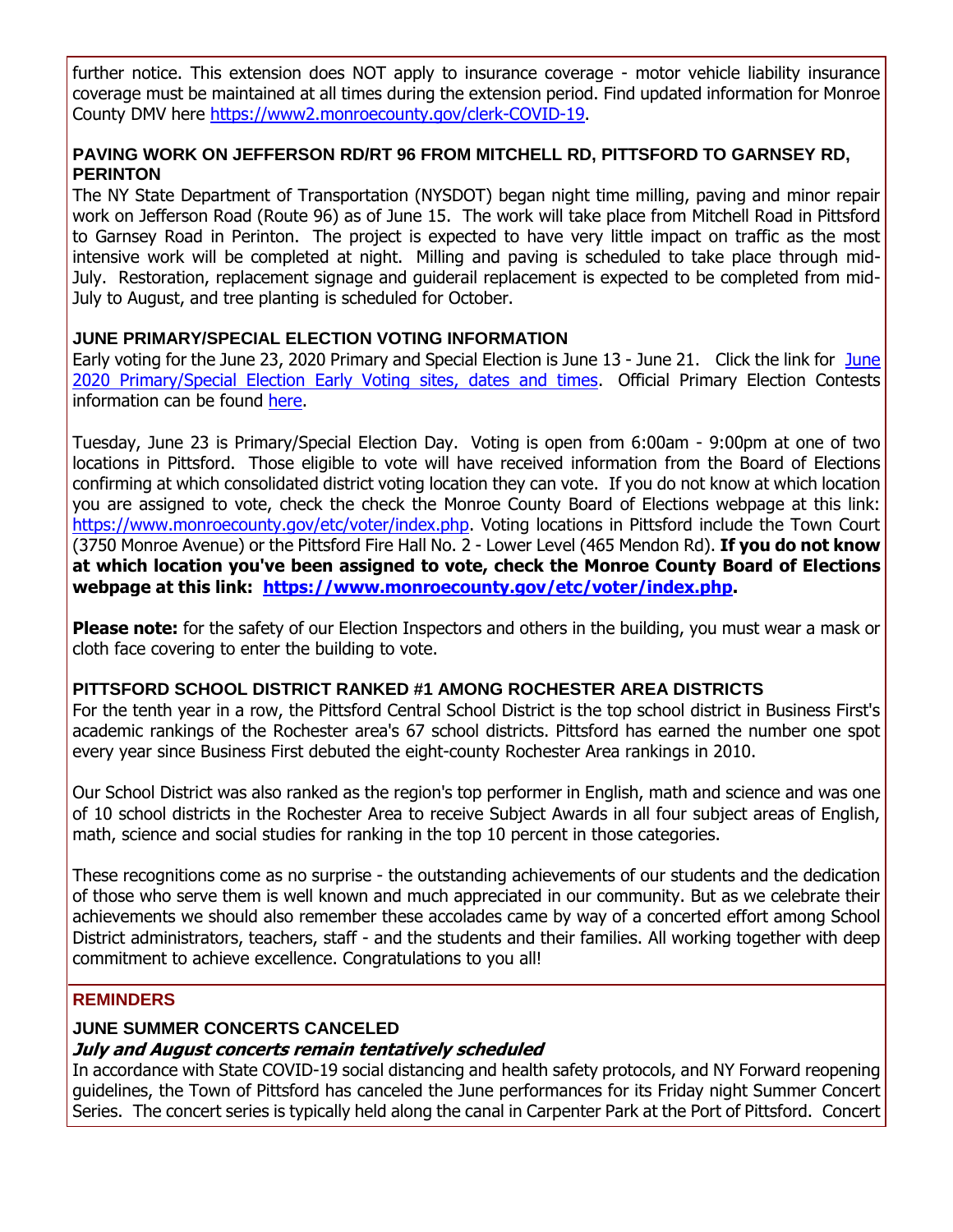dates in July and August remain tentatively scheduled. Updates will be posted on the Town events page [www.townofpittsford.org/community-events](http://r20.rs6.net/tn.jsp?f=001v0yuu2jarmQORDI6Qux3eY0sw4yONdYz4JnuAU3kYvPt4rLAmR9r2QFXnEfVvV0lPu4oxQ0PoSch_Fk4YqDNdv0dAQHBeqI8a-5D2uE61U84aiGkbqs1DAAO2BAmadcR9psJui99f897eDGkeh8sQA_PjxconnjDISXjtxOykmWKXQ3FlE_zcimSUJkvA8P8aECE0Rr5yeRKldinhN1vhZCjpTtyf6W0J3vKruYOzIrNPfoiSBsMiD-l-L77Bdpf1VjGFIK7ToGqizd1UEUq5KneU6Rw7WZy0QTrtaj2A2pphJy73N4epPj2E-YUXg2l&c=hlmTgFO8T4kKx8CVuWExAQ45Qnkhb-T3iUHIVULCXOJgIbPr7j_5yA==&ch=7j5P-rOAWbH3JZb2j2EUQrmAUttixFURbWf2XBrnGXfjcGfebUinXg==) once we receive guidance from the State.

#### **ASL INTERPRETER AT TOWN BOARD MEETINGS**

The Town of Pittsford provides an American Sign Language interpreter at every meeting of the Pittsford Town Board, to interpret for those who need this service.

#### **UPCOMING COMMUNITY ACTIVITIES IN PITTSFORD**

 **June performances** for the [Town Summer Concert Series](http://r20.rs6.net/tn.jsp?f=001v0yuu2jarmQORDI6Qux3eY0sw4yONdYz4JnuAU3kYvPt4rLAmR9r2bG-dFKYxaqnhDAQcxFPvDZpwAxYrZASQr1U7GkWj-q7PaIBJp5reMAIKU8bvqCWz5V2TiP_D_K5nD3JYpTpTsA8flBS8ObWPWQliNQtYXuxnDweWI7_aao-rhUT9Ymy6Ti6AtHmVaI7-2KIn__3JMXuNZN2nsco7lOPp55h-6SXoKBBE_yPJaJPi1pm4q2uf_2e3Sb1JDP2Hct0Xh1YGnY4lRBnyGr3G4EUbyZVBdHms3Tc756iWwuK-HSR4xkj1MnSf_zPby8_&c=hlmTgFO8T4kKx8CVuWExAQ45Qnkhb-T3iUHIVULCXOJgIbPr7j_5yA==&ch=7j5P-rOAWbH3JZb2j2EUQrmAUttixFURbWf2XBrnGXfjcGfebUinXg==) have been CANCELED due to COVID-19 coronavirus pandemic health and safety protocols; the concert series is typically held along the canal in Carpenter Park at the Port of Pittsford. Concert dates in July and August remain tentatively scheduled. Updates will be posted on the Town events page [www.townofpittsford.org/community](http://r20.rs6.net/tn.jsp?f=001v0yuu2jarmQORDI6Qux3eY0sw4yONdYz4JnuAU3kYvPt4rLAmR9r2QFXnEfVvV0lPu4oxQ0PoSch_Fk4YqDNdv0dAQHBeqI8a-5D2uE61U84aiGkbqs1DAAO2BAmadcR9psJui99f897eDGkeh8sQA_PjxconnjDISXjtxOykmWKXQ3FlE_zcimSUJkvA8P8aECE0Rr5yeRKldinhN1vhZCjpTtyf6W0J3vKruYOzIrNPfoiSBsMiD-l-L77Bdpf1VjGFIK7ToGqizd1UEUq5KneU6Rw7WZy0QTrtaj2A2pphJy73N4epPj2E-YUXg2l&c=hlmTgFO8T4kKx8CVuWExAQ45Qnkhb-T3iUHIVULCXOJgIbPr7j_5yA==&ch=7j5P-rOAWbH3JZb2j2EUQrmAUttixFURbWf2XBrnGXfjcGfebUinXg==)[events](http://r20.rs6.net/tn.jsp?f=001v0yuu2jarmQORDI6Qux3eY0sw4yONdYz4JnuAU3kYvPt4rLAmR9r2QFXnEfVvV0lPu4oxQ0PoSch_Fk4YqDNdv0dAQHBeqI8a-5D2uE61U84aiGkbqs1DAAO2BAmadcR9psJui99f897eDGkeh8sQA_PjxconnjDISXjtxOykmWKXQ3FlE_zcimSUJkvA8P8aECE0Rr5yeRKldinhN1vhZCjpTtyf6W0J3vKruYOzIrNPfoiSBsMiD-l-L77Bdpf1VjGFIK7ToGqizd1UEUq5KneU6Rw7WZy0QTrtaj2A2pphJy73N4epPj2E-YUXg2l&c=hlmTgFO8T4kKx8CVuWExAQ45Qnkhb-T3iUHIVULCXOJgIbPr7j_5yA==&ch=7j5P-rOAWbH3JZb2j2EUQrmAUttixFURbWf2XBrnGXfjcGfebUinXg==)

#### **TOWN OF PITTSFORD BOARD MEETINGS**

- **Parks and Recreation Advisory Board**, Thursday, 6/18, 6:30pm, ONLINE ACCESS via Zoom video conferencing; information for accessing and viewing the meeting can be found on page 2 of the meeting agenda; the meeting agenda is posted on the Town website here: [www.townofpittsford.org/home-minutes](http://r20.rs6.net/tn.jsp?f=001v0yuu2jarmQORDI6Qux3eY0sw4yONdYz4JnuAU3kYvPt4rLAmR9r2VCIvcc9G4QTAO3hJy4VJHwMhnUVFZCzEIFirW7mKUkLQrTMmSIYc11VQ8pEUPz7o8JmdkIcw65-DZWBMK925ptiVpLx4_-3Thqws399umveSJLA9IjKc4mFBybVLCYQ3F-fsHvoL-rOw6p9fz7Lua-VX-_efewbSy5_N1-sufl22WqLAKOdEKfCh3NNGFT4aJF5L-aIIIH2ZPEzgn9gxrs1XRDYx5jntt7x6BY0O1VFe1rRnmvacXFiqzCk4lHzSw==&c=hlmTgFO8T4kKx8CVuWExAQ45Qnkhb-T3iUHIVULCXOJgIbPr7j_5yA==&ch=7j5P-rOAWbH3JZb2j2EUQrmAUttixFURbWf2XBrnGXfjcGfebUinXg==) - NOTE DATE CHANGE
- **Planning Board**, Monday, 6/22 NO MEETING

#### **COMMUNITY MEETINGS CALENDAR**

- [Board of Education](http://r20.rs6.net/tn.jsp?f=001v0yuu2jarmQORDI6Qux3eY0sw4yONdYz4JnuAU3kYvPt4rLAmR9r2VOWWlQyYqLf4QINlYmRF68OlgvYeLdM2CjPY9ZcdhRRPyKICO_6tiKFY5RDKYHGmonI2FHXFF5FqkTubuyXtAM3xZ_OhDd1Y4DbfNSQ4JH4xuPDVJTMMzwxRVq_7FXB57AYcqFkavX1LRpi5ChBIofd55fEx0-DMLZqY9j7LyIEtd_zpO8bI78FLiwSUq0Cdg2v8pZVlSHvM_BQrRTiHq3fATElz9SORO7149XX1Sj8cSFr9Gp5DPc2l12aF9KOfCCTHrjhlHbguqJIlFQ-hECW23njlUrrw1WgOnT3wi3UfkGoyUHi0N_w50u71EtJZC1s-_Dvmb7tkQdpnVF7AGXiT_8qpwjc3DchVBy-llzh&c=hlmTgFO8T4kKx8CVuWExAQ45Qnkhb-T3iUHIVULCXOJgIbPr7j_5yA==&ch=7j5P-rOAWbH3JZb2j2EUQrmAUttixFURbWf2XBrnGXfjcGfebUinXg==) regular meeting, Monday, 6/22, 7:00pm, via Zoom video conferencing; the links to watch the Board meeting and participate in the public comment section will be posted on the [Pittsford Central School District website](http://r20.rs6.net/tn.jsp?f=001v0yuu2jarmQORDI6Qux3eY0sw4yONdYz4JnuAU3kYvPt4rLAmR9r2c2DrB9dTZAZ3dyauWkSE3-PsM19JD7hVoT8ZCvYjdxgUxE2EkDgM_sHyY70WxbYfF8HgfmbE0hjjtDZhqaj5AbRng8bos5Z4Vp9H2TG_2FCsi6dZ09EZd2MkC5PMomX175RIu1kmTqzmrfx4XDjSI68tv9NUi-5dHxYLvqn2X6YUKOTmFcqczqYasucruwJB01MnU-FRjMXmKjlgNvDZ-d2MUow0QcV3aGVNduc-FrvxwP3CmVNGrs=&c=hlmTgFO8T4kKx8CVuWExAQ45Qnkhb-T3iUHIVULCXOJgIbPr7j_5yA==&ch=7j5P-rOAWbH3JZb2j2EUQrmAUttixFURbWf2XBrnGXfjcGfebUinXg==) in advance
- [American Legion Rayson-Miller Post 899](http://r20.rs6.net/tn.jsp?f=001v0yuu2jarmQORDI6Qux3eY0sw4yONdYz4JnuAU3kYvPt4rLAmR9r2S1GYiZVR9iRhL3TSRAXsEaX0M-0q-VRQNXbAZr27iHG8nZbXz36Yx-Q9tJA6sO_23lZkdyeUuMkPCXS8mS1bPEqg3czLGtJ_3UQqtN2EiNtx_TkATyuRZjs9CUKCmxlsYiXz_8vN5qGTGzpdlv5iU8fDMTqQg6WEiIEZ9wgS5OWIMBFmP76haxrTYSDPHTGupwMEyQubwJD89L5JXE5swW9Sn-f4YbGbA4ipWUI2vuU7dMvsvj2Ugh6lO3-Hx3TMA==&c=hlmTgFO8T4kKx8CVuWExAQ45Qnkhb-T3iUHIVULCXOJgIbPr7j_5yA==&ch=7j5P-rOAWbH3JZb2j2EUQrmAUttixFURbWf2XBrnGXfjcGfebUinXg==) TUESDAY MORNING BREAKFAST MEETINGS CANCELED UNTIL FURTHER NOTICE due to COVID-19 coronavirus social distancing requirements. Eligible veterans welcome to join the Post; for [membership information](http://r20.rs6.net/tn.jsp?f=001v0yuu2jarmQORDI6Qux3eY0sw4yONdYz4JnuAU3kYvPt4rLAmR9r2S1GYiZVR9iRZuDsjtKYfD6HBvVZNgeItsRJqdrLFD3aNC-z5rdUGZ0_b9nFUICM2uzXRFHNdQhzCOf1GfZ-NPNaEsERL46JlW6nL5Jy_AA_li1kUOAI7ke_k0DJti4d_cVguhgEIYWmkhRrbvlaQjG5Re9qZHtxJjlEnGLIIqRC4HxNOywFu3H457qk0b8hzXzjTw3TfK0z0seTdiUtsw002N-GW-9Y5h-d7dL0IMNo49VwJagspEjyzkpYx48xDAWXey3QIrbc9O01Hx3CCZs=&c=hlmTgFO8T4kKx8CVuWExAQ45Qnkhb-T3iUHIVULCXOJgIbPr7j_5yA==&ch=7j5P-rOAWbH3JZb2j2EUQrmAUttixFURbWf2XBrnGXfjcGfebUinXg==) visit the [Rayson-Miller Post website](http://r20.rs6.net/tn.jsp?f=001v0yuu2jarmQORDI6Qux3eY0sw4yONdYz4JnuAU3kYvPt4rLAmR9r2XIQ0PpMkTKRzTj-I_zkJxG0UkkhNhDwlUjl5IzxOJmXHzE9SSLH5s5Y-4nAn6NnWHJn68VTpYlO9VQTbWt8yELaumD89wXQsJC7kTDSWvJNOkcupgoNupfVgdXL2pt9B1dRjkMUGYssZJLo400dpeAyGWU2P_vVp7k52Z6g4kjyWYG7rKO2Sl36fu271WL2fcx3yJV8QvwOZwkSTUPEFk4nt_TWG78FV5u2D3inC4IpmyqaaNXdCjcFF3_0q8GLi2rB92eLnMm7VGuLSnH1vNe1ahr6Lw75Pfazn1nKNKifSVK9_tHurALjmMcFgxDL1He5xsLjgLrUJ8CX21z3wTA=&c=hlmTgFO8T4kKx8CVuWExAQ45Qnkhb-T3iUHIVULCXOJgIbPr7j_5yA==&ch=7j5P-rOAWbH3JZb2j2EUQrmAUttixFURbWf2XBrnGXfjcGfebUinXg==)
- [Pittsford Rotary Club,](http://r20.rs6.net/tn.jsp?f=001v0yuu2jarmQORDI6Qux3eY0sw4yONdYz4JnuAU3kYvPt4rLAmR9r2VCIvcc9G4QTITLcaiqlmhc52zNAPV8iFvagzC6m3zUsaFCj2QRi9wMiHknyc9y6bL_X64pEbsMdfeKRZ9_svsK9xO8s6nOjZycUPkOQX6x3pC6Y2I6ZknVfzCVcvHtcduP5uy5mTlolDjZG_FtWsn3tCnRj9aUutIe5lx4098lQUXIZOwA7VLFZpgSrauOAooWczxDL0kt_E8UuU5SQF0vrxe7xaV1-tmTvS8z7LMspasRusLEwbQ8=&c=hlmTgFO8T4kKx8CVuWExAQ45Qnkhb-T3iUHIVULCXOJgIbPr7j_5yA==&ch=7j5P-rOAWbH3JZb2j2EUQrmAUttixFURbWf2XBrnGXfjcGfebUinXg==) WEEKLY IN-PERSON MEETINGS CANCELED UNTIL FURTHER NOTICE due to COVID-19 coronavirus social distancing requirements; check the Pittsford Rotary Facebook page for virtual meeting information.
- [Pittsford Art Group M](https://pittsfordartgroup.wordpress.com/?utm_source=eNews+6-17-20&utm_campaign=eNews+06-17-20&utm_medium=email)EETINGS CANCELED UNTIL FURTHER NOTICE due to COVID-19 coronavirus social distancing requirements. For further information, contact PAG president [Margie Mitchell](mailto:mhsmitchell@gmail.com?subject=Pittsford%20Art%20Group%20Meetings%20and%20Membership)

### **Town Facility Closures**

**Spiegel Pittsford Community Center** - building is closed and all programs canceled until further notice except Senior Meals to Go and Summer Fun Day Camps.

**Pittsford Community Library** - building is closed and all programs canceled until further notice, online resources available at [www.townofpittsford.org/home-library-resources.](http://r20.rs6.net/tn.jsp?f=001v0yuu2jarmQORDI6Qux3eY0sw4yONdYz4JnuAU3kYvPt4rLAmR9r2W9JwrKFj6LAT6Wz_ADZttq92S-UA7nBa8iStcF_5Euz7pd1jSIEnBGUZ5MD8b-wrw_ojSUdDMN47WwNJ5nvYhjcDWfFvzugU2OKM9pyMGynIiIYZAli5_MgndReFZffel3SxJrkZtDFcRTAadhPSF73Y9n7etXxhCEcUSVvzrHpt7wZXNLGzJpE2jle8l9ygqZ-69pHIg3EMvabpHpTE8ac88l0E_HmeNTDcyAsKeeIOIOXR3pKrHKwP4uATTE5dKzx7vobrxRy7zElHLaCDbM=&c=hlmTgFO8T4kKx8CVuWExAQ45Qnkhb-T3iUHIVULCXOJgIbPr7j_5yA==&ch=7j5P-rOAWbH3JZb2j2EUQrmAUttixFURbWf2XBrnGXfjcGfebUinXg==) For virtual children's programming check the Library's Facebook page [www.facebook.com/PittsfordLibrary/.](http://r20.rs6.net/tn.jsp?f=001v0yuu2jarmQORDI6Qux3eY0sw4yONdYz4JnuAU3kYvPt4rLAmR9r2Wcf5l-YtgiQJsk6fhJZtc35zvgEx96qpw6OCpp5GHkO66cYMb8kCGN4n3fwXGPRwm7AmKDvQbhQNV86zip5nCiS8yaXZzc9HM9ZdNaXiL6QHsU3RFlrb1xLSB89o-Unxo4axN-r0ue41c9M59iJ4fg=&c=hlmTgFO8T4kKx8CVuWExAQ45Qnkhb-T3iUHIVULCXOJgIbPr7j_5yA==&ch=7j5P-rOAWbH3JZb2j2EUQrmAUttixFURbWf2XBrnGXfjcGfebUinXg==) The Book Drop return area is now open; please only deposit returned books, donations are not being accepted at this time. All items checked out after February 3 will now have a due date of June 29 and can be returned then. Curbside pickup of Library materials is available for Monroe County Library System cardholders. For details, and other updates, visit the Library's Updates page at [https://tinyurl.com/vg242of.](http://r20.rs6.net/tn.jsp?f=001v0yuu2jarmQORDI6Qux3eY0sw4yONdYz4JnuAU3kYvPt4rLAmR9r2Wcf5l-YtgiQe4UWAtD3NxMoK_QYUQu3sZCFMzQr5oVQ9H6SXHze-tnaNYvI8c7YQp89f6eCDdT2--FUMF8ZxPvGKi255YpPZDLwdHm8Ypt69i9SBHBeySaDalm9Vn3yKg==&c=hlmTgFO8T4kKx8CVuWExAQ45Qnkhb-T3iUHIVULCXOJgIbPr7j_5yA==&ch=7j5P-rOAWbH3JZb2j2EUQrmAUttixFURbWf2XBrnGXfjcGfebUinXg==)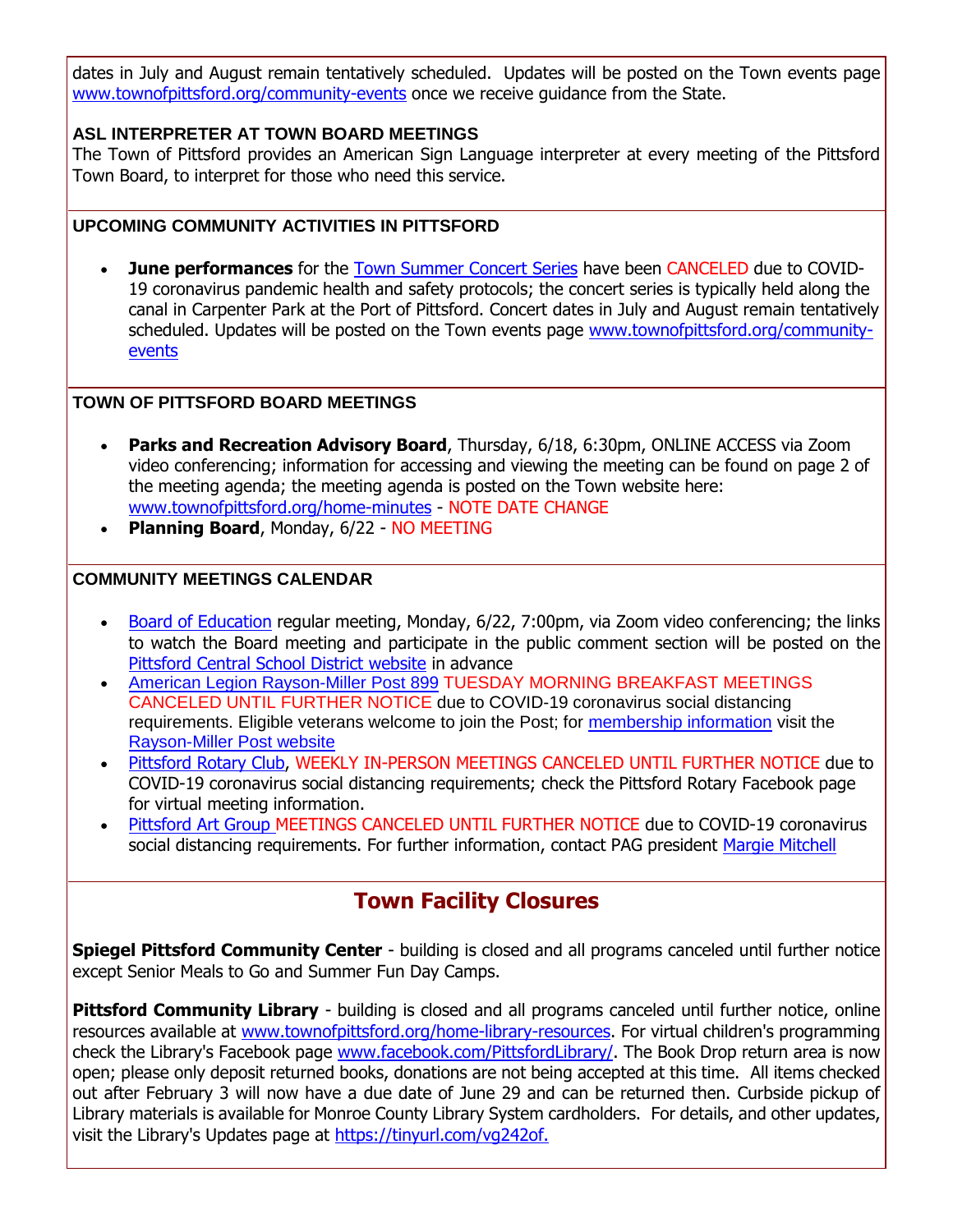**Town Hall** is open to residents by appointment only; in-person meetings will be limited and allowed only when absolutely necessary. Calls should be made to the department related to the inquiry. Town Hall remains staffed to handle business online and by mail, phone, email and the "drop slot" to the right of the front door of Town Hall.

**Town Clerk:** All services of the Town Clerk are available online, by mail, phone and email. If necessary, an appointment can be arranged. Contact at 248-6214 or [ldillon@townofpittsford.org,](mailto:ldillon@townofpittsford.org) mail materials to Pittsford Town Clerk's Office, 11 South Main Street, Pittsford NY 14534. Services info at [www.townofpittsford.org/home-clerk.](http://r20.rs6.net/tn.jsp?f=001v0yuu2jarmQORDI6Qux3eY0sw4yONdYz4JnuAU3kYvPt4rLAmR9r2W9JwrKFj6LAR_FijCKlQumMylWLAFZI5ssQZxixyM_BZpQhRnP_3jFGEIfzIyleLe178VgrHRgy0C_pHxgYL1OpRC1cA12jQGyx4BvYXs4spKA1pq0GQmeqV6v58UpXRO5YViH1KMHEUeNhZO1yKLom8EwMacbU32xFSRRIhdRTo_RXa8nFi3Nv36NI3BSzpAF-zHaxpuiKKURg8b9UQ_1nsC38ymVOeWfe8nPJ9RlIcKr5Pj28IbyZT1OnexkuGA==&c=hlmTgFO8T4kKx8CVuWExAQ45Qnkhb-T3iUHIVULCXOJgIbPr7j_5yA==&ch=7j5P-rOAWbH3JZb2j2EUQrmAUttixFURbWf2XBrnGXfjcGfebUinXg==)

**Town Court:** By order of the Chief Administrative Judge of the State of New York, Town Court is closed until further notice. The Pittsford Town Court staff are available to answer phone calls and emails Monday - Friday, from 9:00am - 5:00pm. The Town Court remains closed to the public; the Court Office is open by appointment only. All court cases have been administratively adjourned until further notice and no future court dates have been set at this time. Court staff may be reached at (585) 248-6238 or (585) 248-6239, or by email at [pdromgoole@townofpittsford.org.](mailto:pdromgoole@townofpittsford.org) Those with pending matters scheduled before Pittsford Town Court will not be penalized for failure to appear or pay fines during this period of time. Once the Town Court office reopens, Court personnel will contact all individuals with pending business before the court to reschedule appearances and address fine payments. Other essential court matters (new arraignments) will be handled at the Monroe County Courthouse, Hall of Justice, 99 Exchange Blvd #545, Rochester, NY 14614, which is the designated central location for Monroe County. For more information, see [http://ww2.nycourts.gov/courts/7jd/index.shtml](http://r20.rs6.net/tn.jsp?f=001v0yuu2jarmQORDI6Qux3eY0sw4yONdYz4JnuAU3kYvPt4rLAmR9r2WprczwirYyOtMwkATJNTZdWxRh8d7f3fE3HCOFMJWK3uq9sFt6P2SclSwcmGd2Bda2YRVUi3-5s9Hy-5paRD4801_Bik5Ded-FEb8h-gTwFPJ4zkO2WOM4Kwg9gUj3i48NFh4yGpb5vixQ0xrDUatCJ-EfMYWEiozQ0p1jJvuuyMAtykyJUgWF5oNdUdTWld9QnILNF_fDUr5DrtoJVOqbbuWKe0QZL4zfhy3XZPcaL0vGONV3QqesDMjGDx0z9eX0uROwEiNcF&c=hlmTgFO8T4kKx8CVuWExAQ45Qnkhb-T3iUHIVULCXOJgIbPr7j_5yA==&ch=7j5P-rOAWbH3JZb2j2EUQrmAUttixFURbWf2XBrnGXfjcGfebUinXg==) or call (585) 371-3848.

**All Town Playgrounds:** residents may use Town playgrounds at their own risk, as it is not possible for the Town to keep equipment appropriately sanitized after every use. Those using Town playgrounds are expected to observe COVID-19 social distancing and hygiene protocols.

**All Town Parks:** all athletic fields and courts are closed to all groups of any size; the trails remain accessible.

**Thornell Farm Park:** the park is open but per State requirements, all grass and turf sports fields remain closed to group activities. The tennis courts, trails, walkways and the playground are open to residents, COVID-19 social distancing and hygiene protocols are required.

**King's Bend Park Lodges and the Mile Post School:** are closed to the public until further notice, as these sites are being used as Public Works crew operation centers.

**Building Department:** As of May 15, 2020 the Governor has begun the phased reopening of New York State. The Town of Pittsford and the surrounding Finger Lakes region have met the criteria set by the Governor to reopen. Construction is included in Phase 1 of the reopening plan. As construction moves forward, all COVID-19 safety guidelines set by the State and Federal governments must be followed while on the job site. To protect the community and limit the spread of COVID-19, the Town of Pittsford has altered accordingly its inspection and permitting procedures. See the Town of Pittsford COVID-19 Building Inspection Procedures for details; additional information can be found here: New York State Construction Guidelines. For more information contact Town of Pittsford Building Inspector Mark Lenzi at [mlenzi@townofpittsford.org](mailto:mlenzi@townofpittsford.org?subject=COVID-19%20Construciton%20Information) or call the Town Building Department at 585-248-6265.

**Town Public Works** - Highway, Sewer and Parks Departments: All operations continue. Crews in these departments are following hygiene and social distancing protocols in light of the COVID-19 threat.

#### **Monroe County Services at Town facilities:**

The County has suspended until further notice Passport Services at Town Hall and Mobile DMV service at Pittsford Town Court. Per the NYS Department of Motor Vehicles, all driver licenses, learner permits, nondriver identification cards, vehicle registrations and vehicle inspections scheduled to expire on or after March